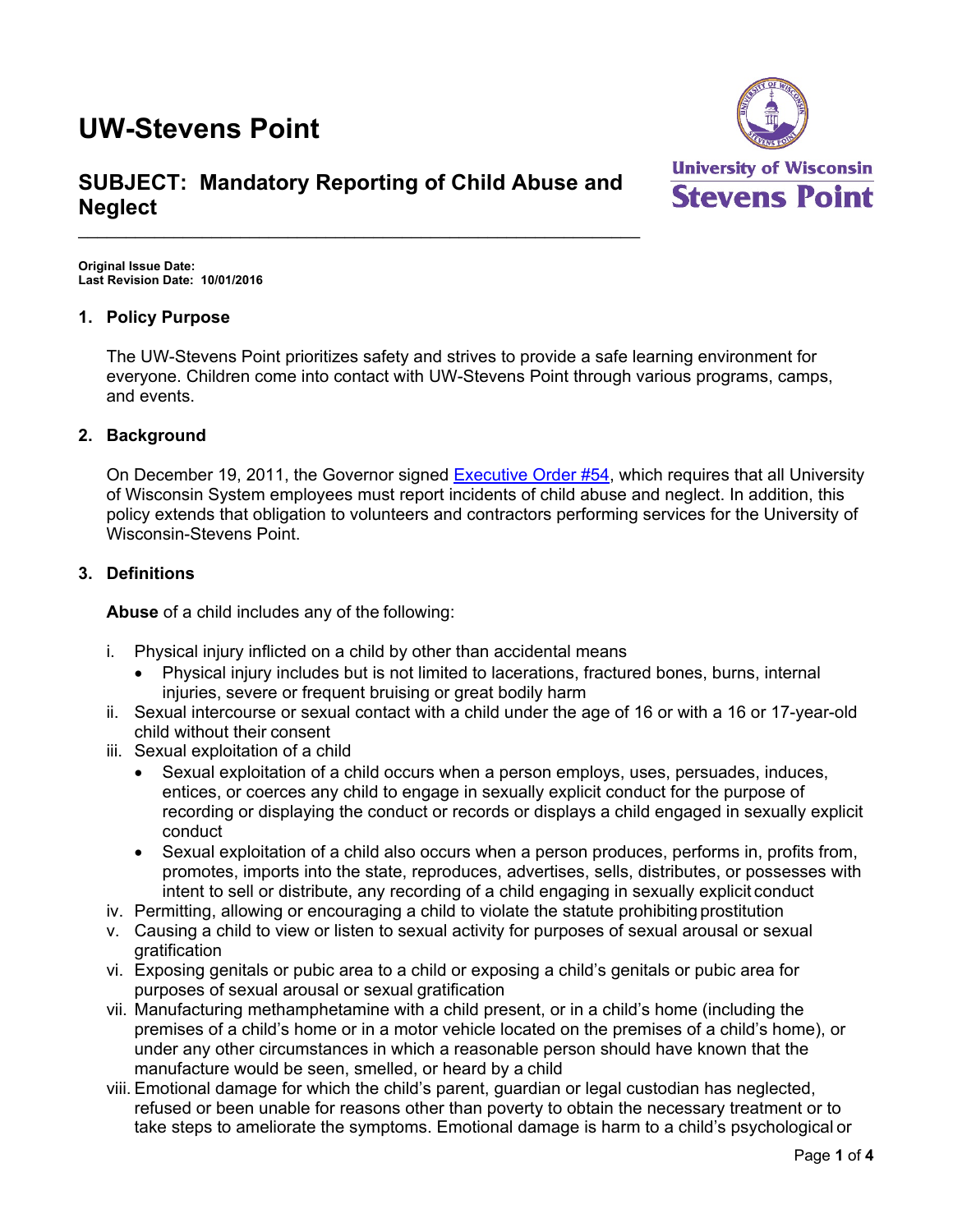intellectual functioning and is evidenced by one or more of the following characteristics exhibited to a severe degree: anxiety, depression, withdrawal; outward aggressive behavior; or a substantial and observable change in behavior, emotional response or cognition that is not within the normal range for the child's age and stage of development

**Child:** a person who is less than 18 years of age.

# **Child abuse or neglect involving UW-Stevens Point**:

- i. An allegation against a(n) employee, student, agent, volunteer, or contractor, or
- ii. The suspected child abuse or neglect occurred in or at UW-Stevens Point facilities or land, or
- iii. The suspected child abuse or neglect occurred during or in connection with a UW-Stevens Point sponsored activity.

**Employee:** includes all employee categories, emeritus faculty, and visiting faculty.

**Neglect:** failure, refusal or inability on the part of a caregiver, for reasons other than poverty, to provide necessary care, food, clothing, medical or dental care or shelter so as to seriously endanger the physical health of the child.

**Supervisor:** Dean, Director, Department Head, or Vice Chancellor.

#### **4. Policy**

Executive Order #54 requires that UW-Stevens Point employees make a report of child abuse or neglect immediately if, in the course of employment, an employee observes an incident or threat of child abuse or neglect, or learns of an incident or threat of child abuse or neglect, and the employee has reasonable cause to believe that child abuse or neglect has occurred or will occur.

This policy hereby establishes the requirements that volunteers and contractors performing services for UW-Stevens Point abide by the same reporting obligations as employees (as stated above) to the maximum extent feasible.

#### **B. Reporting Requirements:**

Collecting additional information that is readily available (such as talking to coworkers who also interact with that child) or verifying that the information learned meets the criteria for reporting may be appropriate, but any such action must be conducted promptly. Making a report should not be delayed in order to gather evidence; the agency to whom the report is made will determine whether such an investigation is warranted.

A report must be made personally or by telephone to the county department of social services or the county department of human services, or to law enforcement (county sheriff or the city, village, town, or university police department). **If a child is in immediate danger, call 911.**

- *i. Portage County Health and Human Services Department, 817 Whiting Avenue Stevens Point, WI 54481; (715) 345-5350*
- *ii. Stevens Point Police Department, 1515 Strongs Avenue, Stevens Point, WI 54481; (715) 346-1500*
- *iii. Portage County Sheriff's Office, 1500 Strongs Avenue, Stevens Point, WI 54481; (715) 346-1400*
- *iv. UW-Stevens Point Protective Services, 001 George Stein Building, 1925 Maria Drive, Stevens Point, WI 54481; (715) 346-3456.*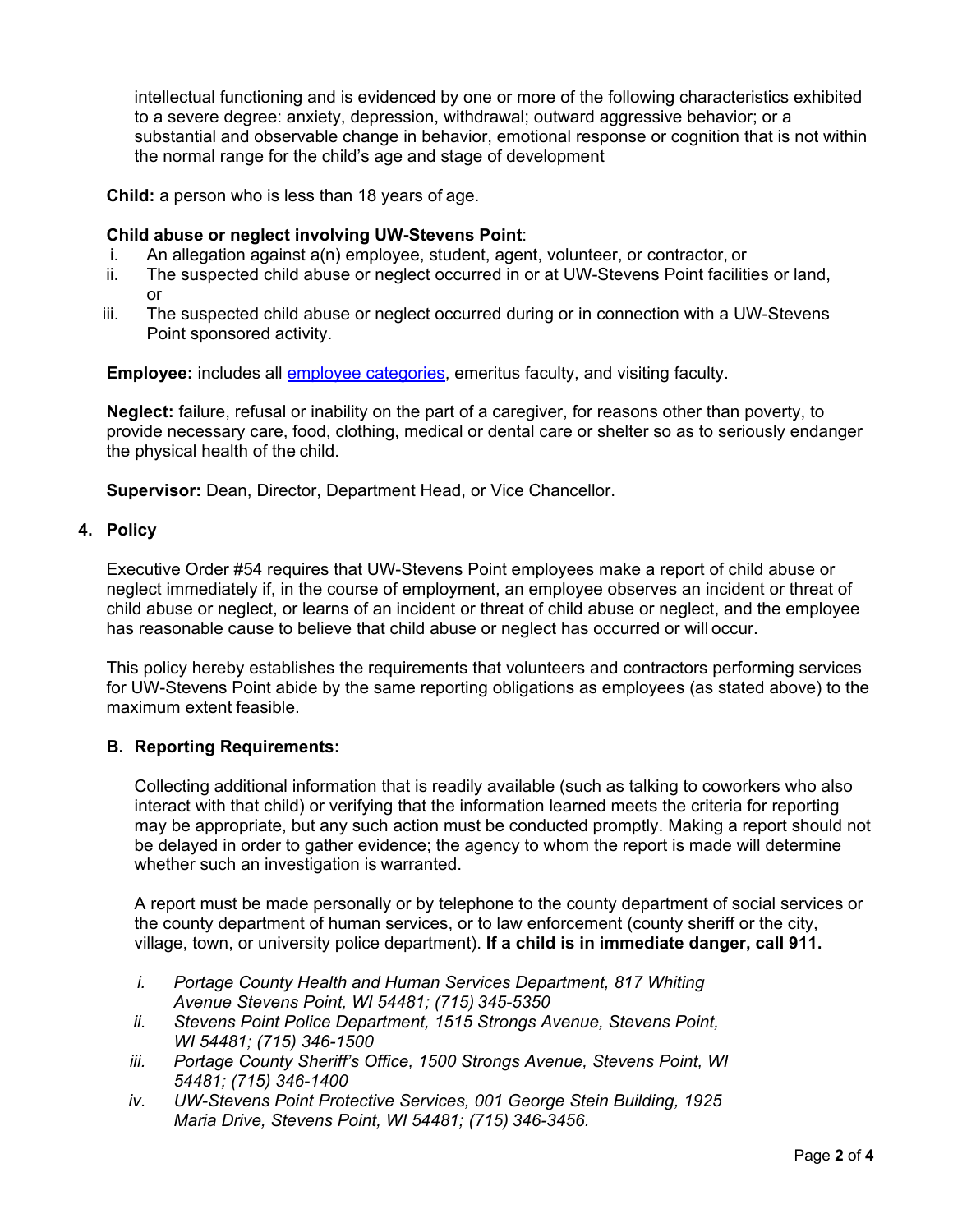If the reported abuse or neglect involves UW-Stevens Point, then the employee must also report it to their supervisor, Protective Services, and Human Resources and Affirmative Action. Any employee may request assistance from their supervisor in making a report.

A UW-Stevens Point employee who is a mandatory reporter by profession under Wis. Stat. § 48.981(2) (e.g., health practitioner, social worker, law enforcement officer, child care provider) must continue to comply with the state mandatory reporter law requirements.

UW-Stevens Point employees may share information regarding suspected child abuse or neglect only with appropriate individuals, such as the agencies to whom reports are to be made, appropriate University officials, and co-workers when the employee is promptly seeking additional information for a report. Beyond appropriate disclosures, employees should treat the information as sensitive and confidential.

Resources regarding mandatory reporting of child abuse and neglect are available at the following website: https://www.wisconsin.edu/general-counsel/legal-topics/child-safety/.

Questions regarding mandatory reporting of child abuse and neglect should be directed to the Director or Associate Director of Human Resources and Affirmative Action at (715) 346- 2606, or the UW System Office of General Counsel at (608) 262-2995.

#### **C. Policy Implications and Consequences**

No UW-Stevens Point employee making a report of child abuse or neglect in good faith may be discharged from employment, disciplined or otherwise discriminated against in regard to employment, or threatened with any such treatment because that employee made a report in good faith.

Any employee who fails to report suspected child abuse or neglect in violation of this policy may be subject to disciplinary action up to and including termination of employment.

#### **D. Responsibilities of UW-Stevens Point**

Criminal background checks will be performed pursuant to the background check policies for UW-Stevens Point, and must be conducted on employees, volunteers, and contractors who have regular contact with children in the course of performing duties or services for UW-Stevens Point or in connection with a UW-Stevens Point sponsored activity.

All contractual arrangements must require the contractor to supply employees that have passed criminal background checks, if such employees will have regular contact with children.

To the maximum extent feasible, UW-Stevens Point will include, in all written contracts for the provision of services by independent contractors, an obligation to report incidents of child abuse and neglect. Whenever possible, written contracts shall include the following provision (or alternative language as approved by legal counsel):

If, in the course of providing services to UW-Stevens Point, contractor (or its agent or employee) observes an incident of child abuse or neglect, or learns of an incident of child abuse or neglect and the contractor (or its agent or employee) has reasonable cause to believe that child abuse or neglect has occurred or will occur, contractor (or its agent or employee) must make a report of that child abuse or neglect to law enforcement or to a county social service agency as listed above. If the suspected child abuse or neglect involves UW-Stevens Point, the contractor (or its